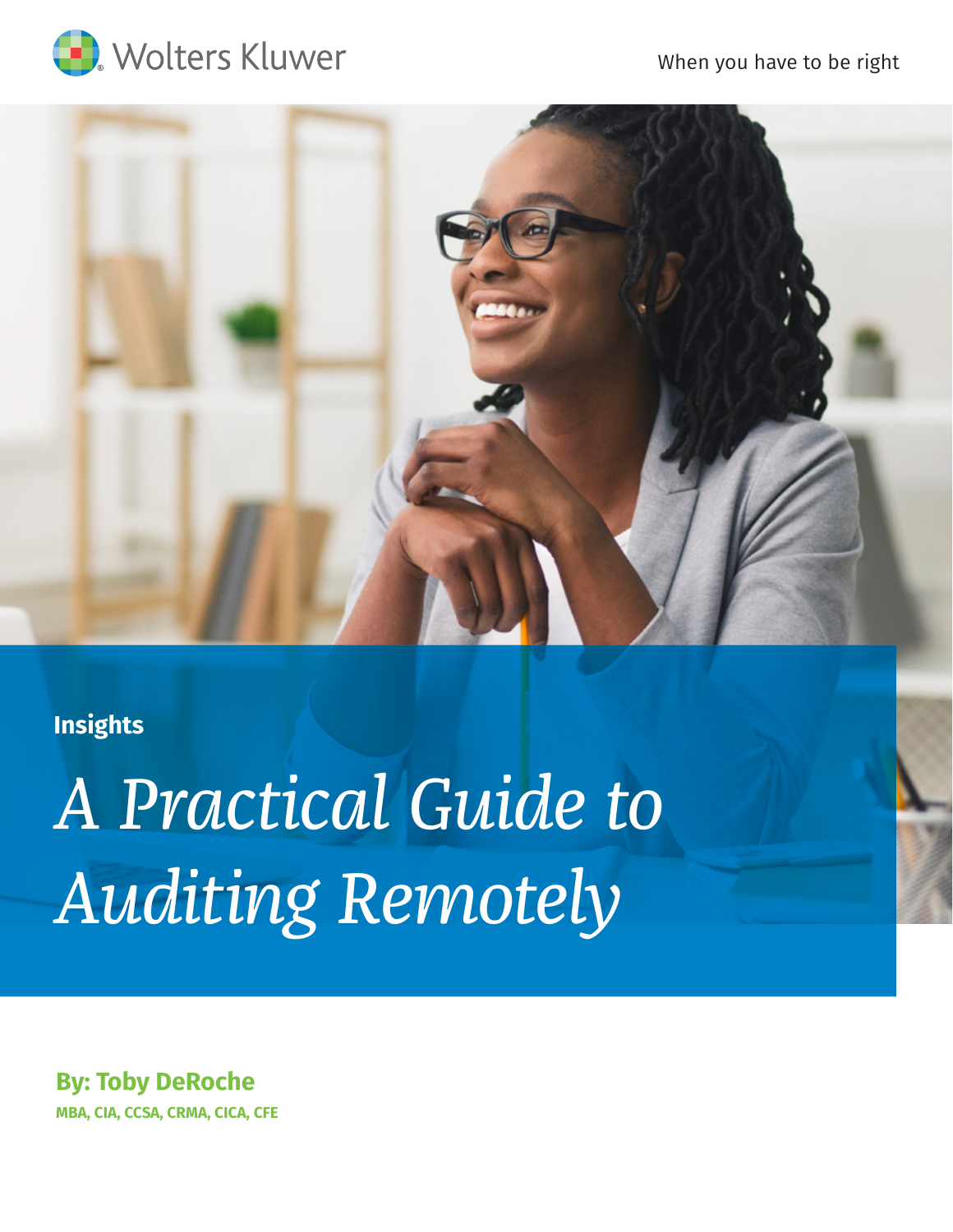

# *Logistics for Remote Auditing*

*For an audit team to work remotely, each auditor will need all the necessary equipment, hardware, software, and procedures to get the job done. To get started, each auditor will need the following:* 

| <b>Equipment/Hardware</b> | <b>Software</b>                   | <b>Policy and Procedure Manuals</b> |
|---------------------------|-----------------------------------|-------------------------------------|
| Office Space              | Audit Management Solution         | Audit Manual                        |
| Laptop                    | Data Analytics Tools              | Remote Work Policy                  |
| Printer                   | Access to Organization Data       | Acceptable Use Policy               |
| Scanner                   | <b>Online Meeting Software</b>    |                                     |
| Headset                   | Secure File Sharing Site          |                                     |
| Phone/Modem/Internet      | <b>Instant Messaging Software</b> |                                     |

When planning remote work, it's important for each auditor to find a designated space to work. In an emergency, everyone should do the best they can with the space they have in their homes. As a long-term solution, a dedicated in-home office space can be included as a requirement in a job description. Each auditor will also

need a laptop. Since many audit departments travel to offsite locations, laptops may be standard issue. For others, you can choose between supplying laptops or allowing your team to use their personal laptops. Consult with your IT Security department for guidance.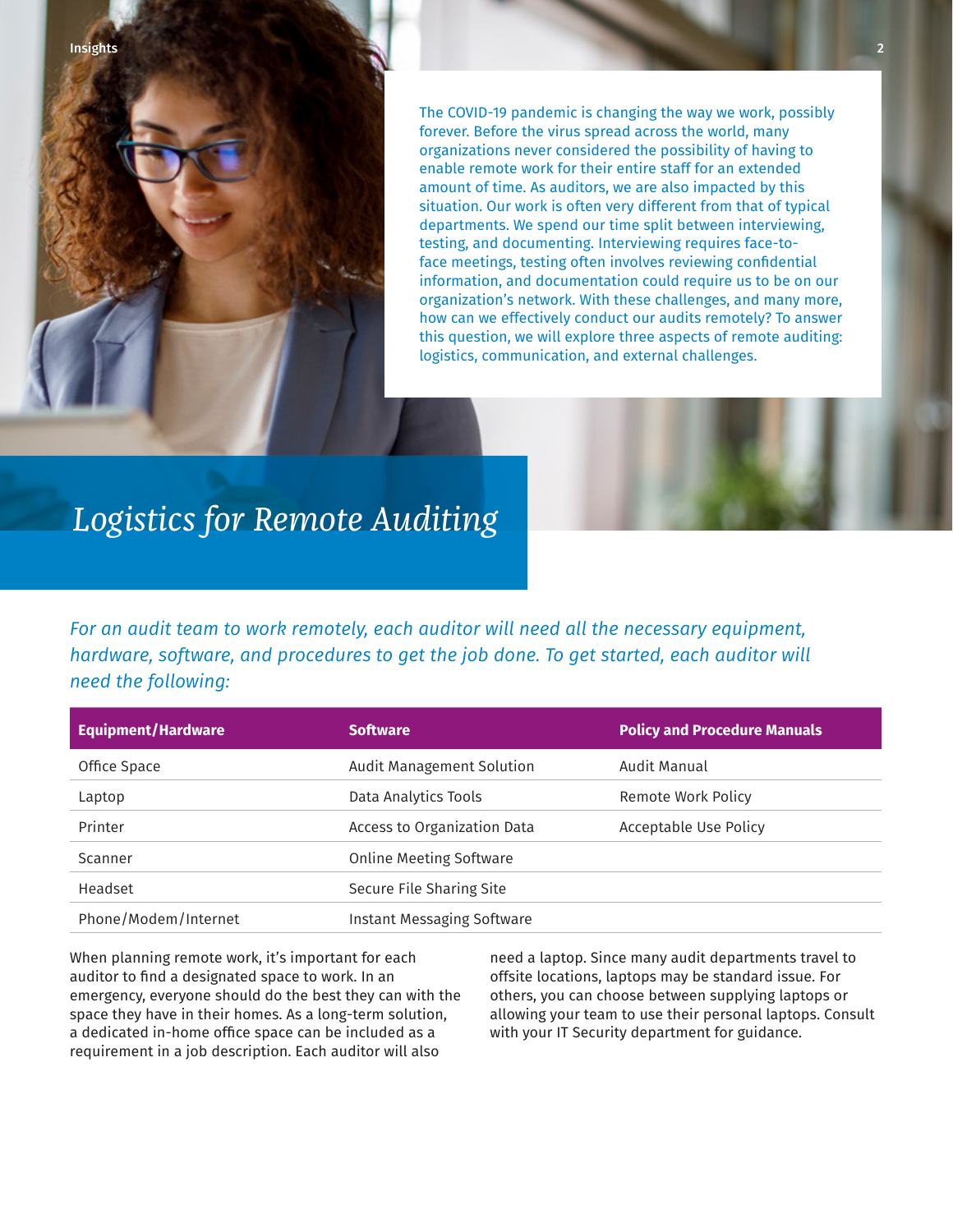

Most of your logistical requirements are connected to audit fieldwork. As mentioned before, we are engaged in interviews, testing, and documentation. For us to conduct quality interviews, we need to think beyond email and phone calls. Online meeting software has progressed dramatically in the last few years, and these facilitate interviews with non-verbal communication observation better than other interview mediums. For the interviews to work well, your team members need a good internet connection and a USB headset. Wireless headsets are convenient for walking around, but these lose connection more frequently.

You probably will not need the same level of formality for internal communications, so having access to a phone, email, and Instant Messaging software should suffice.

Next, the team will be working through testing and documentation. To start, your entire team should have access to an audit management solution and data analytics tool like TeamMate+ and TeamMate Analytics. Your audit solution should include document request capability, work paper documentation tools, manager review options, and supporting notifications to keep the work moving. Ideally, the solution is hosted externally so that the audit work can be accessed from anywhere. If

this is not the case, you will probably need to get VPN access through your IT Department.

Additionally, we often need both a printer and a scanner, especially if your work includes ticking and tying. Alternatively, supplying the team with better software options like Adobe Pro or other PDF solutions could meet the need just as well.

Finally, for the team to work remotely successfully they will need guidance. As a standard, you should have both an audit manual and a remote work policy. Check with your IT and/or Human Resources department for a remote work policy to start with, but you should be prepared to add specifics that apply to audit and communication. For example, the policy should include expected working hours and communication expectations for urgency, such as email for low priority, instant messaging for moderate priority, and phone when you need immediate help. You should also review the Acceptable Use Policy from your IT Security team. This policy will give you guidance as to allowed software platforms, as well as policies related to using personal electronics and mobile devices.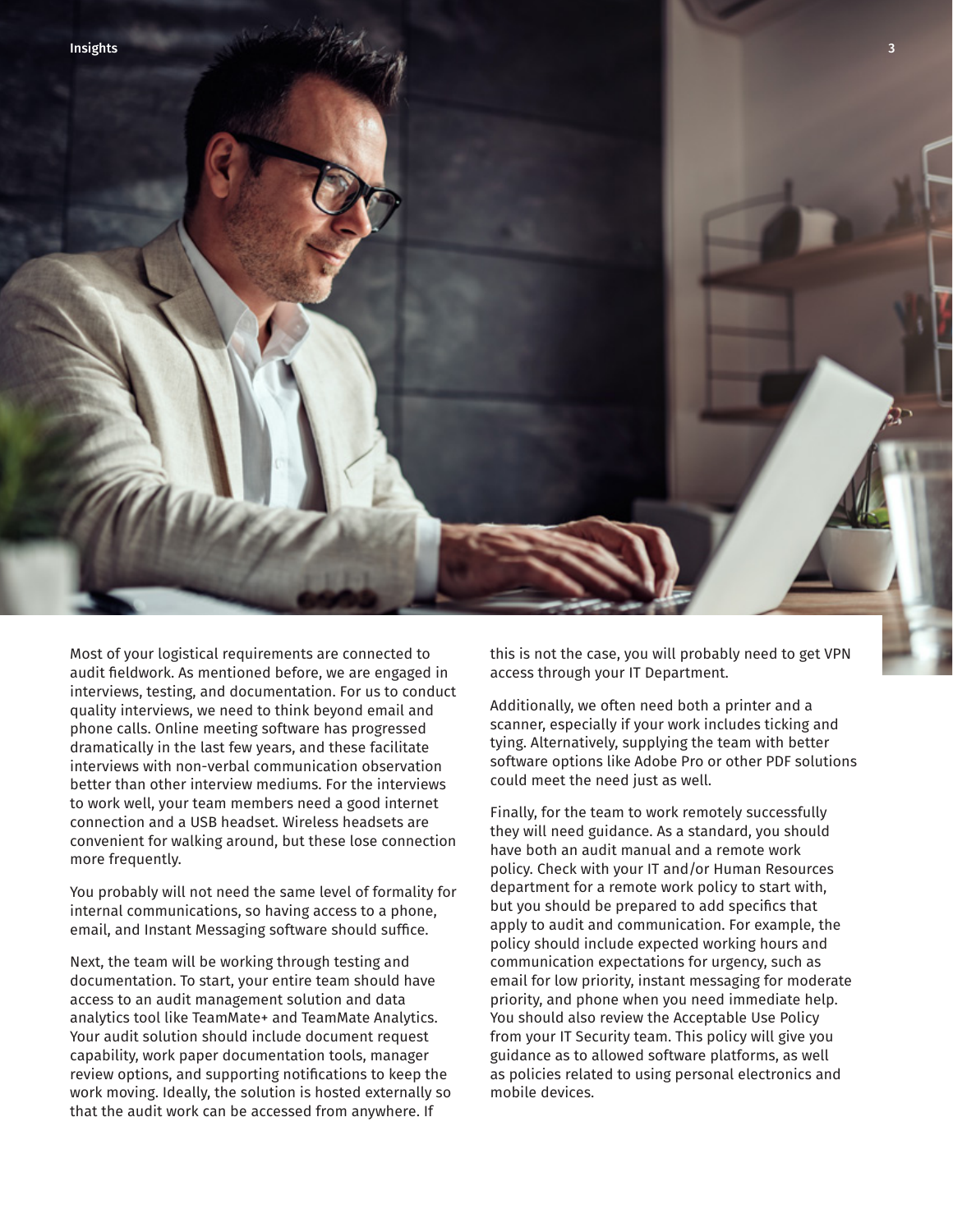# *Mindful Communication for Remote Auditing*

Communication skills are always ranked among the most important skills for auditors1, and working remotely really puts our communication skills to the test. Since "communicating effectively secures trust2 ," it's important to be mindful of all aspects of our communication techniques, tools, and delivery. We can organize our main communication requirements into three groups: communication with the audit department, with our smaller engagement teams, and with the auditees.

### **Departmental Communication**

Within the audit department, we are losing the daily interaction that comes with an office environment. Since the typical informal conversation that we generally have with coworkers is limited in a remote setting, schedule regular check-in sessions with the group. Depending on the size of your department, this could include everyone, or it might need to be broken up into smaller teams. Remember that attending these sessions requires planning for the attendees as well, so it is best to schedule these in advance.

#### **Department Communication Tips:**

- **•** Make use of approved online meeting software
- **•** Whenever possible, have the team share video so we can maintain face-to-face communication
- **•** Schedule team events if, and when, it makes sense for your department
- **•** Consider the home environment of your colleagues when planning events, especially if outside of typical office hours

If remote work is a regular working situation or will be going on for an extended period, we should consider

scheduling ongoing mentoring sessions. The relationship between a mentor and mentee will foster the personal connections that are often more difficult to maintain with remote relationships.

One of the more difficult areas for remote communication is providing feedback and performance evaluations. Always remember that evaluations should never be a surprise. When delivering feedback remotely, these should be provided in written form prior to meeting to allow the recipient time to digest the information so the meeting is productive.

Another useful tool for fostering open communication is virtual social gatherings. These social events can be short, like a virtual coffee break, slightly longer such as virtual happy hour, or maybe even a virtual lunch and learn. Keep in mind that if your team is spread across multiple time zones, it might be more challenging to schedule group lunches and happy hours. And, if your team can all be together for a team lunch, there may be other family members in the home office with your colleague. If that is the case, keep it very informal.

#### **Engagement Team Communication**

Our audit work will still follow the same audit lifecycle regardless of where we work. For maintaining good communication, consider increasing the frequency of both informal and formal touchpoints. Informally, check in with your team each day to make sure they feel supported. Sending a quick note through instant message can often prompt the team to let you know about the work they are completing or issues they are managing.

Formal communication will generally follow the audit process. Consider scheduling online meetings for the following:

- **•** Engagement Planning Meetings
- **•** Midweek Team Status Touchpoint
- **•** End of the Week Wrap Up
- **•** Issue Discussions
- **•** Audit Report Draft Reviews

1 Rose, James. [Mapping Your Career: Competencies Necessary for Internal Audit Excellence.](http://contentz.mkt5790.com/lp/2842/197389/IIARF CBOK Mapping Your Career Dec 2015_1.pdf) The IIA Research Foundation. Altamonte Springs, FL. 2015

<sup>2</sup> [Global Knowledge Brief – Internal Audit Competencies.](https://na.theiia.org/periodicals/Member Documents/Global-KB-Internal-Audit-Competencies.pdf) The IIA. Lake Mary, FL. 2018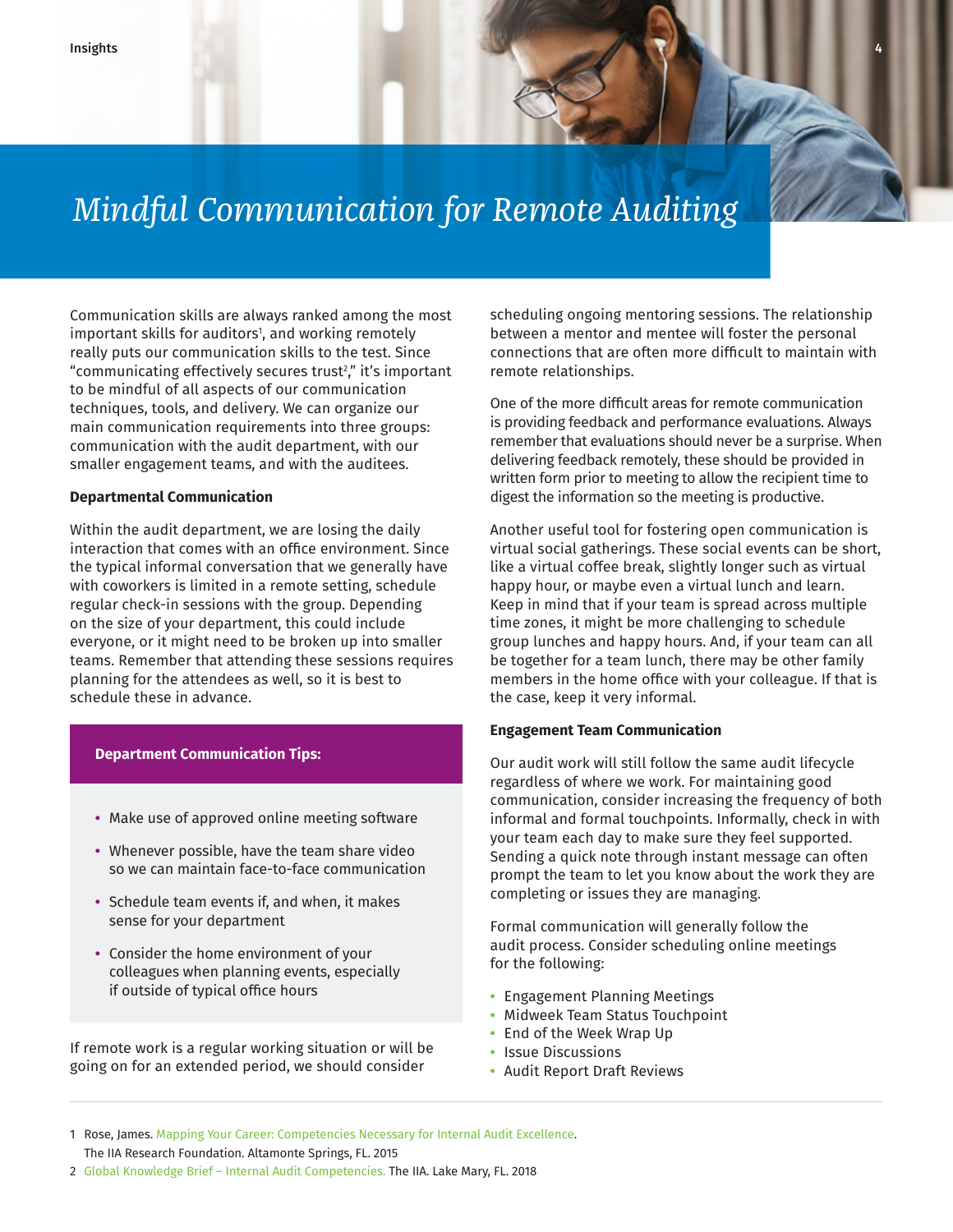### **Engagement Team Communication Tips:**

- **•** Use frequent informal check-in opportunities to encourage open communication
- **•** Encourage open discussion during online meetings
- **•** Adapt the communication style to meet the team member's preference when it makes sense

All teams are different and have their own dynamics, so there is rarely one solution that fits all groups. For example, some teams are fine with performing all management reviews through their audit management software. Others need to have a conversation to understand the manager's intention and how to update the work. If your team is not used to working remotely, you may need to draw each person into the online meeting to break down their fears of speaking up in a remote setting.

## **Auditee Communication**

Much like our audit team communication, our level of communication with our auditees will align with the audit process. Unlike internal communication, these should default to a higher level of formality. Consider all aspects of these communications carefully, whether through email, phone, or virtual meeting. Instant messaging is rarely an appropriate medium for auditee communication since verbal methods ensure less misunderstanding<sup>3</sup>.

Typically, meetings with auditees should be held as virtual meetings with video. Auditee communication will include:

- **•** Kick Off Meeting
- **•** Remote Interviews
- **•** Weekly Updates
- **•** Closing Meeting

For auditors, remote interviewing skills are key to a successful audit. The importance of using online meeting solutions with video capability cannot be stressed enough. Nonverbal communication, especially facial expression, is critical to understanding emotion<sup>4</sup>. Trying to conduct an audit entirely through email and phone loses far too much of the interview experience.

Keep remote interviews to a reasonable length, usually 30-60 minutes. In the meeting invitation for the interview,

### **Auditee Communication Tips:**

- **•** Treat auditee communication with the highest formality
- **•** Always practice good meeting etiquette and be respectful of time
- **•** Conduct interviews with cameras turned on for all participants
- **•** Make full use of your online meeting tool set for kick off, update, and closing meetings
- **•** Practice using online meeting software internally before using

include the link to your online meeting software, the meeting agenda, and establish any expectations, such as having cameras turned on for the meeting. Be respectful of the person's time and end the meeting two-to-three minutes before the end of the session to allow time to get to the next meeting or task. Going right up to or past the end time intrudes on their next event and adds more stress to their day. Showing respect for their time is especially important when you may need to have several conversations with the interviewee.

Kick off, update and closing meetings should be conducted using online meeting tools. For these meetings, the use of the video conference tools can come into full play and should be presented with the highest level of formality. In the meeting, you should log into the application ahead of the other attendees and begin with a cover slide in presentation software like PowerPoint. The title slide should include the title of the audit and the name of the meeting. The next slide should have the participant names, followed by an agenda slide. From there, you can choose to continue presenting in slide format, or you might switch to your report layout, such as in Word. Begin with your camera on for the introduction portion of the presentation. You want to establish faceto-face contact at the beginning. Turn your camera off while presenting so as not to distract from the message, and then turn your camera back on for discussion after the presentation. This reestablishes the personal connection with the auditees and maintains the deeper understanding that comes with nonverbal communication. Until you are more comfortable with your tools, practice these transitions internally before meeting with auditees.

<sup>3</sup> [Global Knowledge Brief – Internal Audit Competencies.](https://na.theiia.org/periodicals/Member Documents/Global-KB-Internal-Audit-Competencies.pdf) The IIA. Lake Mary, FL. 2018

<sup>4</sup> Frith C. [Role of facial expressions in social interactions.](https://royalsocietypublishing.org/doi/10.1098/rstb.2009.0142) Philos Trans R Soc Lond, B, Biol Sci. 2009; 364(1535):3453-8. doi:10.1098/rstb.2009.0142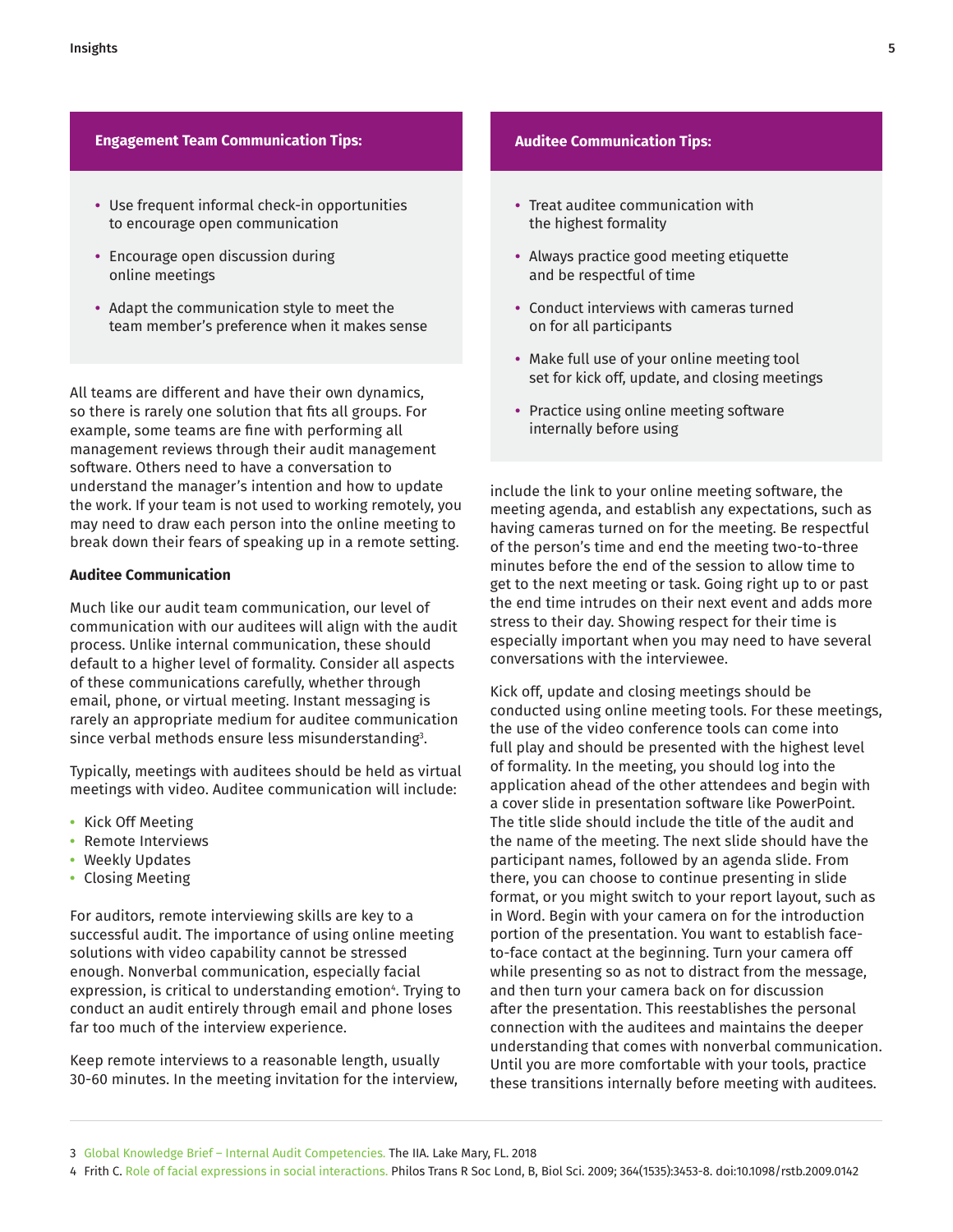# *Managing Unexpected Challenges for Working Remotely*

Even with the best planning, working remotely, especially from home, has many unexpected challenges. And, what causes a problem for one person could be beneficial for others. For example, some people thrive in a social environment like an office with an open space floor plan. They find joy in the daily interactions and conversations with colleagues. Others are more productive in relative solitude and enjoy working in the privacy of their own home away from the bustle of an office. For one, working from home creates endless distractions with TV, neighbors, family, social media, and chores<sup>s</sup>, while another is drastically more productive with the interruptions from office noise and disruptions.

Another unexpected challenge comes from using homebased technology for office use. Many homes have basic internet and VOIP phone lines. While this is fine for streaming movies at home, it can break down when taxed with the resource demands of online meeting software. The issue is compounded if you are working from home while others are in the house as well. Try holding a video conference in one room while a family member watches

a streaming movie in another room. Dealing with video glitches and dropped calls can be commonplace. It may even require your organization to cover the cost of more advanced internet services for employees.

Transitioning from an office environment to remote work can take a toll on work/life balance. When your day has a set rhythm of getting ready, the morning commute, work, lunch, and commute home, it sets a predictable cadence to your day and your life. You are often able to disconnect from work and engage in your personal life with relative ease. When this routine is removed, it can be difficult to establish new routines and find your new balance. Most articles offering advice tell you to develop new routines<sup>6</sup>, still get dressed for work7 , start and end at set times, and take a lunch break. All of this can be easier said than done. Even long-time remote workers have found that routines are nearly impossible to keep. It could be that the newly found flexibility in getting work done on your own timeline is ideal for you. Allow yourself some leeway in figuring out how you work best in your new environment.

<sup>5</sup> Larson, Barbara, Susan Vroman, Erin Makarius. [A Guide to Managing Your \(Newly\) Remote Workers.](https://hbr.org/2020/03/a-guide-to-managing-your-newly-remote-workers) HBR.org. Harvard Business Publishing. 18 March 2020.

<sup>6</sup> Neely, Tsedel. [15 Questions About Remote Work, Answered.](https://hbr.org/2020/03/15-questions-about-remote-work-answered) HRB.org. Harvard Business Publishing. 16 March 2020.

<sup>7</sup> Albert-Deitch, Cameron. [Working Remotely for the First Time? These Seasoned Experts Have Advice for You to Follow.](https://www.inc.com/cameron-albert-deitch/remote-work-advice-best-practices.html) INC.com. 19 March 2020.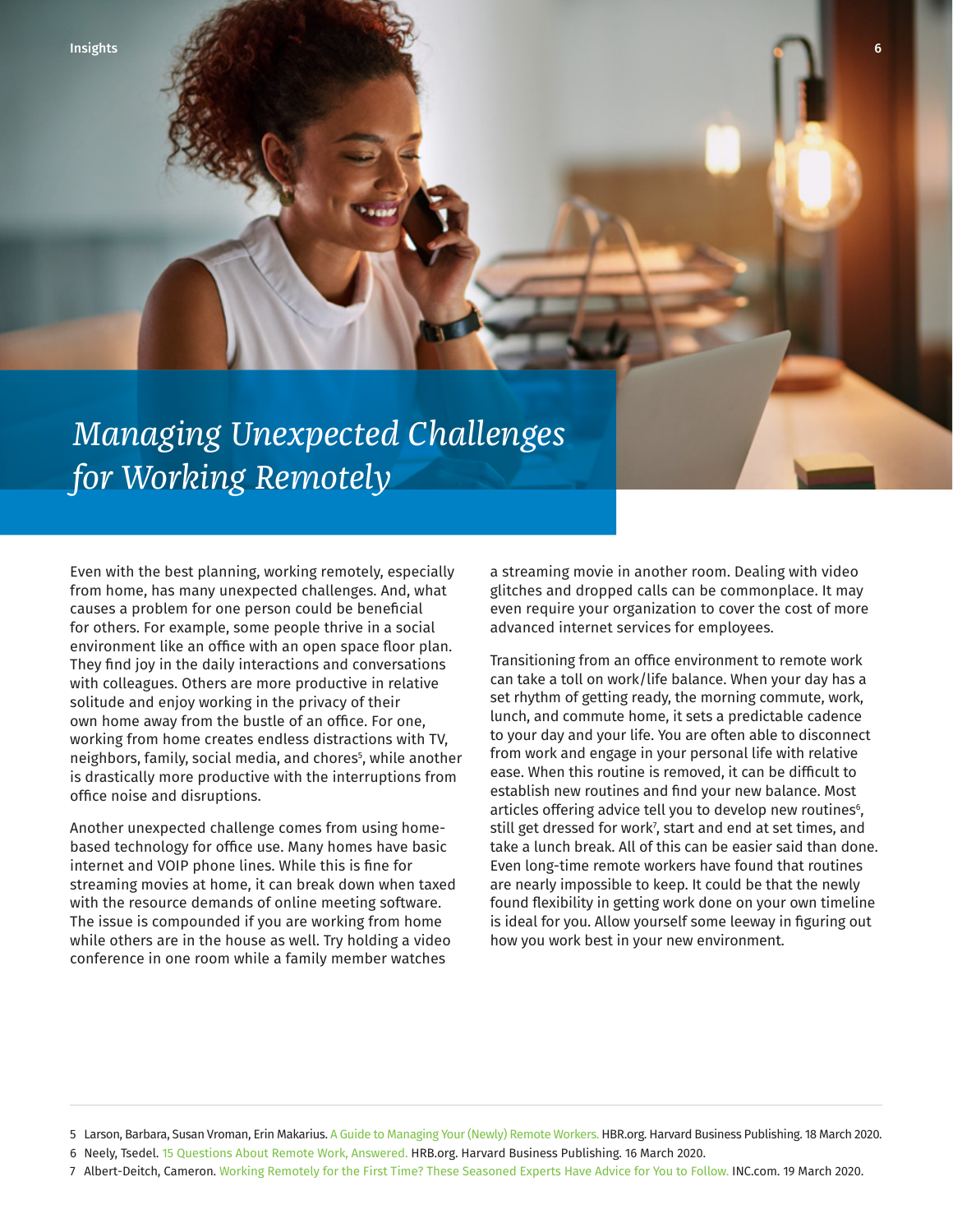#### Insights 7

# *Unexpected Advantages*

Finally, there are also unexpected advantages of auditing remotely. Auditors travel more than most professionals. We are usually frequent flyers and high-level hotel loyalty program members. For our employers, this comes at a huge cost. Travel expenses are greatly reduced by using remote methods. The environment feels this cost as well. By traveling less, we are reducing our carbon footprint and doing our part to reduce our job's impact on the environment.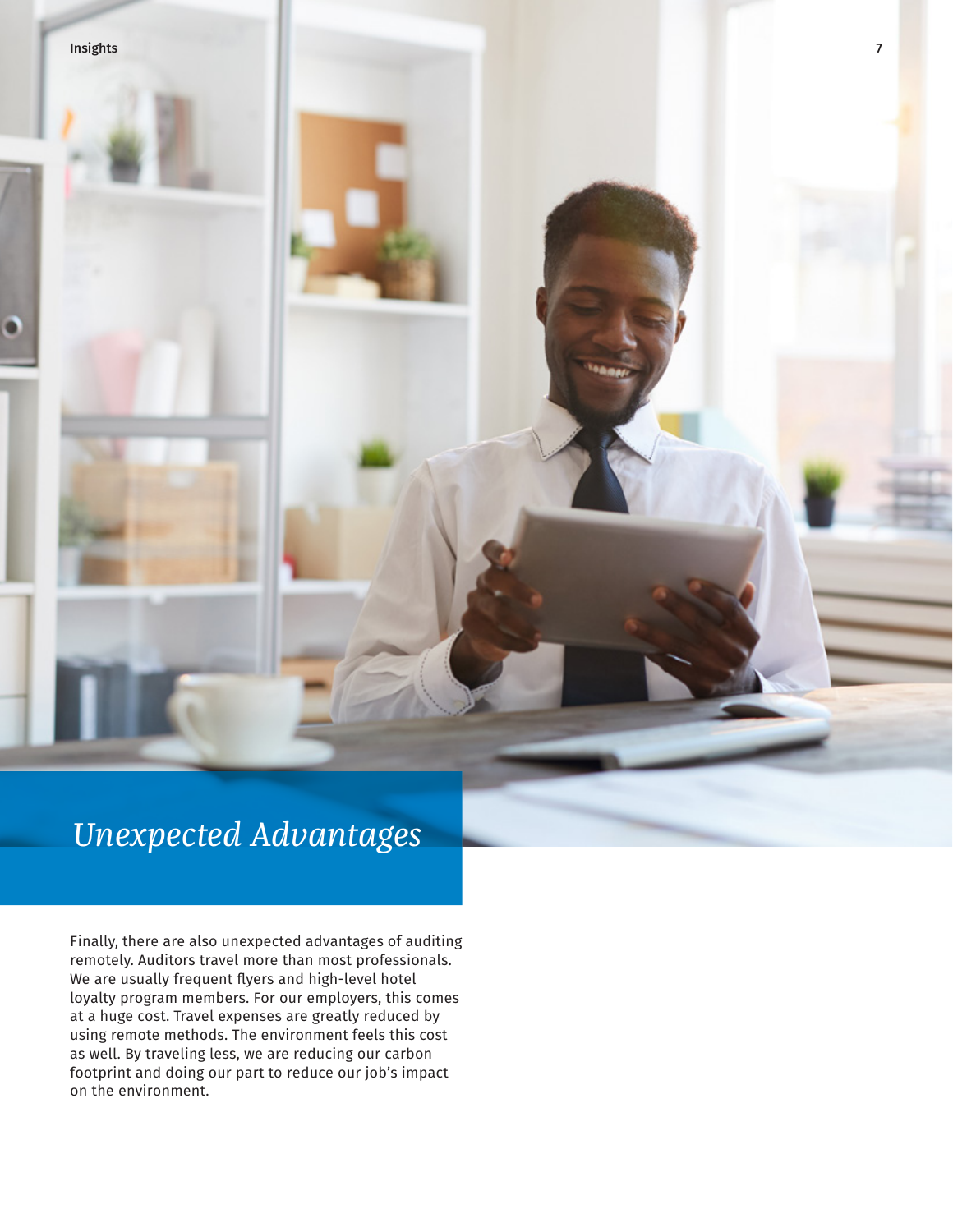# *Conclusion*

Auditing remotely can be just as effective as more traditional face-to-face methods, and for some, the outcome is even better. While the COVID-19 pandemic forced many auditors to explore remote options, the long-term impact of remote auditing can be substantial, particularly when we consider reducing travel costs and our carbon footprint from commuting and traveling. If we take the time to plan our remote auditing approach and remain mindful of our communication skills, we can all continue to add value to our organizations as relevant partners to management.